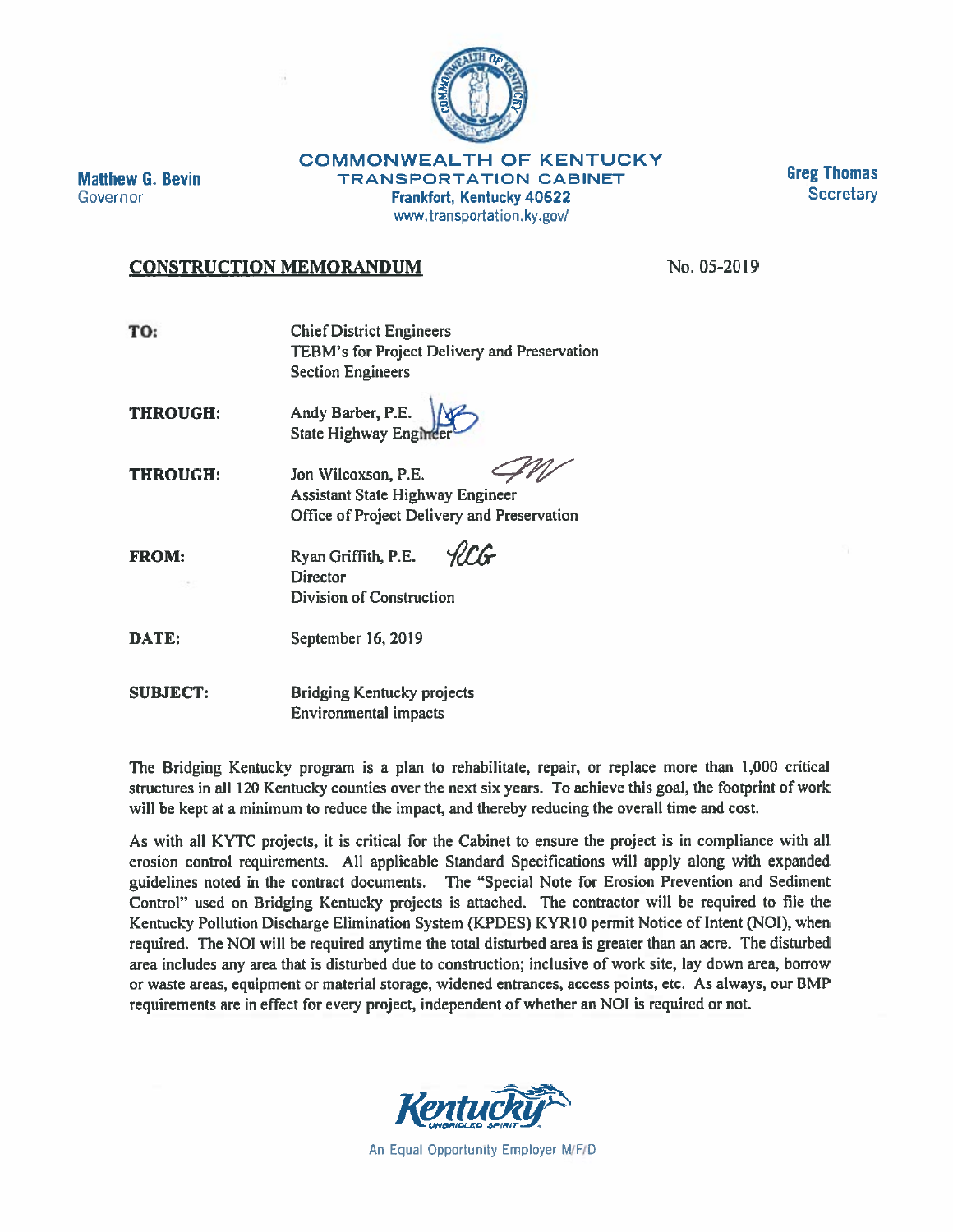Furthermore, the Cabinet has historic/archaeological commitments that the work involved with the project be contained within the denoted "Archaeologically Cleared Area" or "Environmentally Clear Area". It is imperative any direct or indirect work to complete the project not exceed those boundaries. If the prime contractor deems it necessary to use additional areas, then the guidelines in the attached "Special Note for Additional Environmental Commitments" must be adhered to. This note will be included in the bid proposals. Likewise, any areas marked Do Not Disturb (DND) must be avoided.

## RG:aca

 $CC:$ Andy Barber Jon Wilcoxson Royce Meredith Danny Peake **FHWA KAHC** Tony Hunley, Stantec Jeremiah Littleton, QK4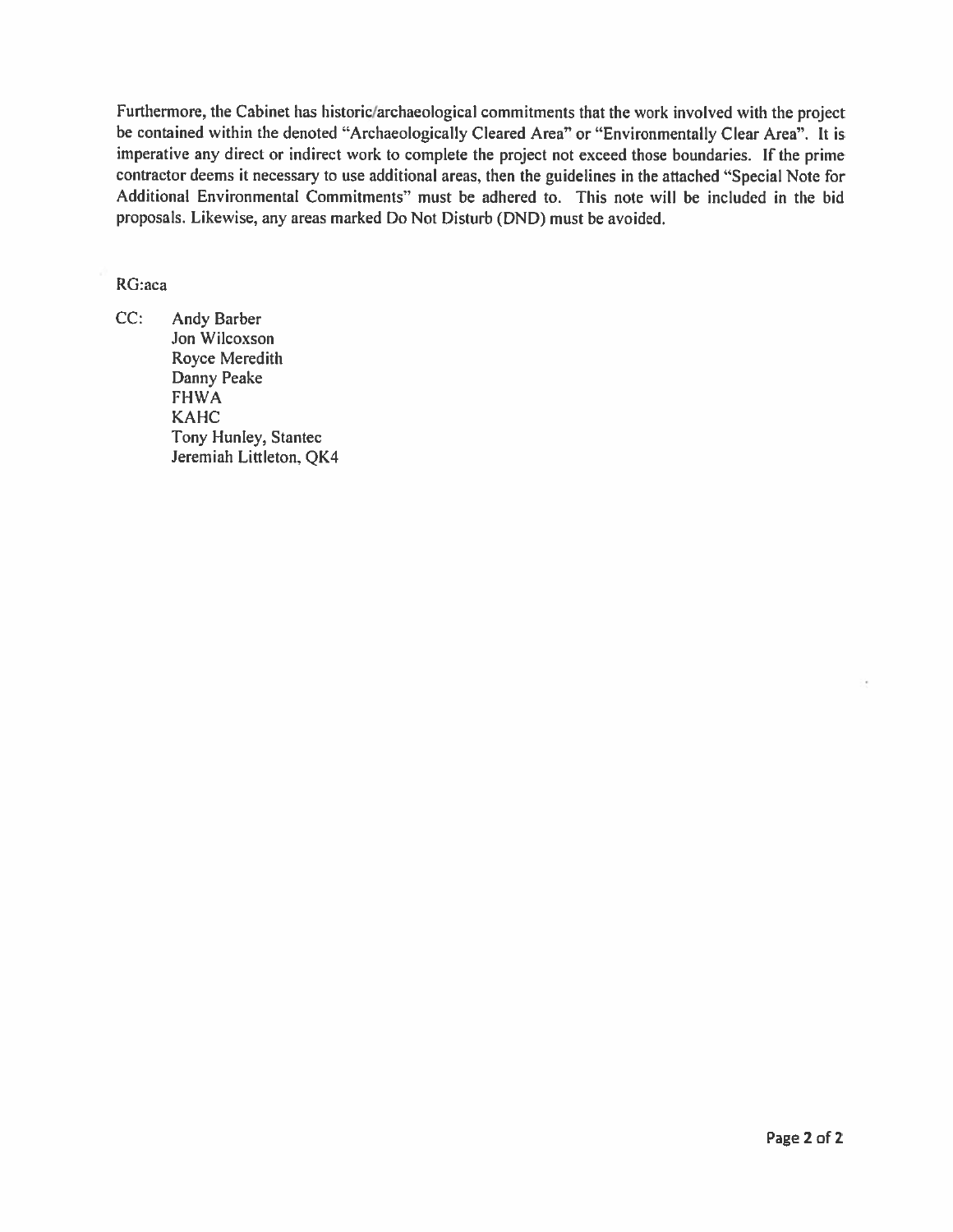## Special Note For Additional Environmental Commitments

In addition to other environmental commitments listed in this contract, the following commitments also apply, as this is a federally-funded undertaking as defined in Section 106 of the National Historic Preservation Act, 36 [CFR 800.16\(z\):](https://www.law.cornell.edu/cfr/text/36/800.16)

1) The KYTC has completed a Phase 1 archaeological survey for a site-specific area surrounding the bridge. The cleared area is shown as "Archaeologically Cleared Area" on the concept plans and/or the map attached to this note. Likewise, any areas that must be avoided have been labeled "Do Not Disturb."

If the Contractor deems it necessary to use additional areas outside the SHPO-cleared area for any purposes—e.g., laydown yards, vehicle parking, parking cranes, delivering beams, borrow areas, waste areas, etc.—the Contractor must first get a written agreement with the landowner (assuming it is outside the right-of-way). Then the Contractor shall seek approval of the use of the site—whether within or outside the right-of-way—by both the KYTC Section Supervisor and the Bridging Kentucky Environmental Lead, Tom Springer at [BKY\\_Env@docs.e-builder.net.](mailto:BKY_Env@docs.e-builder.net) The contractor shall provide a map of the area(s) to be used, including access points, and propertyowner agreements. The BKY Environmental Team will complete initial field investigations for archaeological and historical and other environmental clearances. If any potentially significant site or resources are found, the KYTC has the right to deny the use of the proposed site. The maps and property owner agreements are to be submitted at least ten (10) business days prior to the Preconstruction Conference, or 60 days prior to the Contractors access to the site, for coordination and review by the KYTC District and Bridging Kentucky Team.

2) In the event that human remains are encountered during project activities, all work should be immediately stopped in the area. The area should be cordoned off, and, in accordance with KRS 72.020, the county coroner and local law enforcement must be contacted immediately. Upon confirmation that the human remains are not of forensic interest, the unanticipated discovery must be reported to Nicolas Laracuente at the Kentucky Heritage Council at (502) 892-3614, George Crothers at the Office of State Archaeology at (859) 257-1944, and KYTC DEA archaeologists at (502) 564-7250.

For guidance regarding inadvertent discovery and treatment of human remains, refer to the KYTC's *[Right of Way Guidance Manual](https://transportation.ky.gov/Organizational-Resources/Policy%20Manuals%20Library/RightOfWay.pdf)* (Section ROW-1202), and the Advisory Council on Historic Preservation's (ACHP) *[Policy Statement Regarding Treatment of Human Remains and Grave](https://www.achp.gov/sites/default/files/policies/2018-06/ACHPPolicyStatementRegardingTreatmentofBurialSitesHumanRemainsandFuneraryObjects0207.pdf) [Goods](https://www.achp.gov/sites/default/files/policies/2018-06/ACHPPolicyStatementRegardingTreatmentofBurialSitesHumanRemainsandFuneraryObjects0207.pdf)* (adopted by ACHP February 23, 2007).

3) If, during the implementation of The Project, a previously unidentified historic/ archaeological property is discovered or a previously identified historic/archaeological property is affected in an unanticipated manner, the contractor shall (1) call KYTC DEA archaeologists at (502) 564- 7250, (2) call SHPO archaeologists at (502) 892-3614, and (3) ensure that all work within a reasonable area of the discovery shall cease until such time as a treatment plan can be developed and implemented.